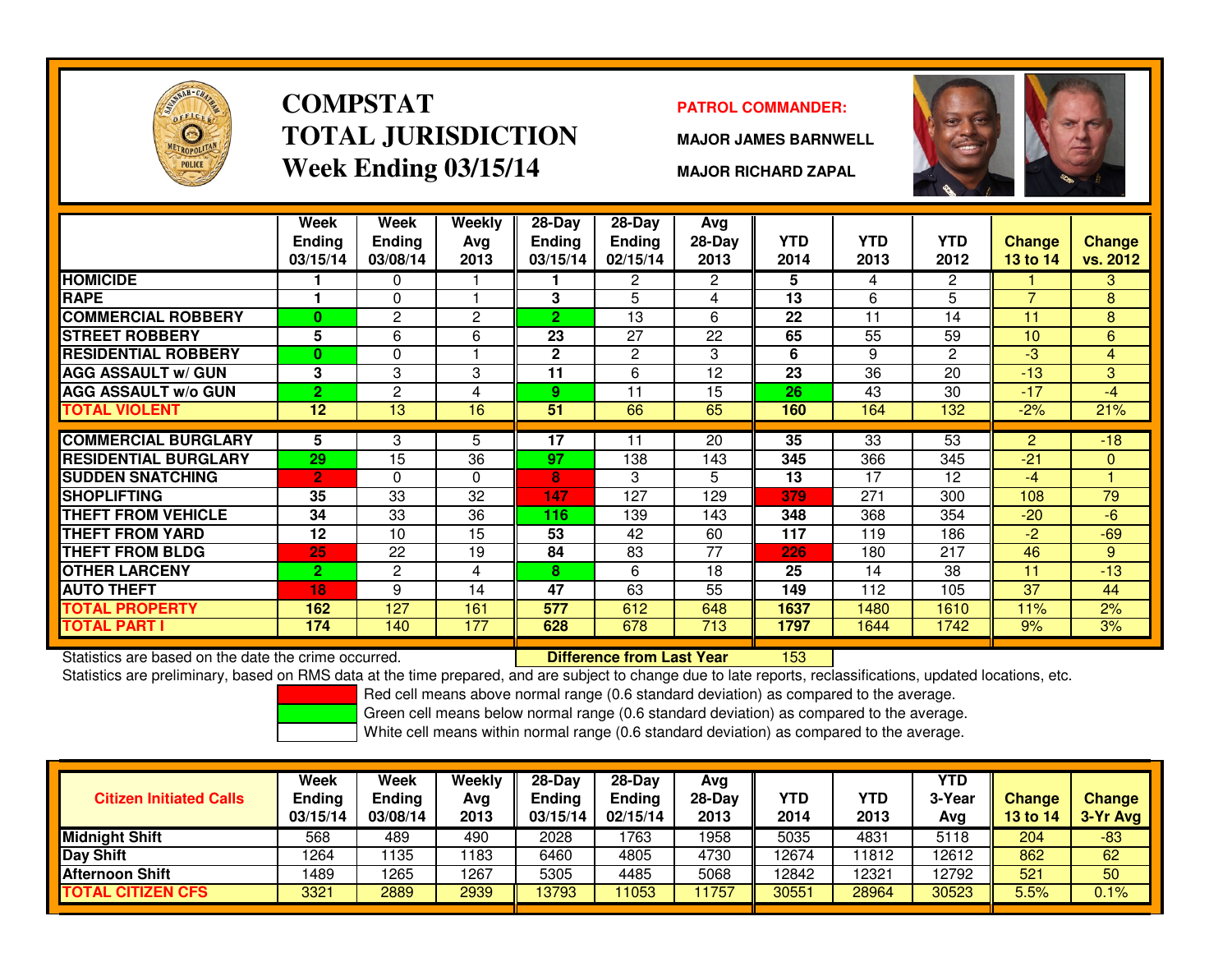

# **COMPSTATWEST CHATHAM PRECINCTWeek Ending 03/15/14**

### **PRECINCT COMMANDER:**

**CAPT. CHARLES HALL**



|                             | Week          | Week           | Weekly         | 28-Day         | $28$ -Day      | Avg                   |              |                 |                          |                 |                |
|-----------------------------|---------------|----------------|----------------|----------------|----------------|-----------------------|--------------|-----------------|--------------------------|-----------------|----------------|
|                             | <b>Ending</b> | <b>Ending</b>  | Avg            | <b>Ending</b>  | <b>Ending</b>  | 28-Day                | <b>YTD</b>   | <b>YTD</b>      | <b>YTD</b>               | <b>Change</b>   | <b>Change</b>  |
|                             | 03/15/14      | 03/08/14       | 2013           | 03/15/14       | 02/15/14       | 2013                  | 2014         | 2013            | 2012                     | 13 to 14        | vs. 2012       |
| <b>HOMICIDE</b>             | 0             | 0              | 0              | 0              | 0              | 0                     | 0            | $\Omega$        | 0                        | $\Omega$        | $\mathbf{0}$   |
| <b>RAPE</b>                 | 0             | $\Omega$       | $\Omega$       | 0              | $\overline{c}$ |                       | 3            | 2               | 2                        |                 |                |
| <b>COMMERCIAL ROBBERY</b>   | 0             | $\Omega$       | $\Omega$       | 0              | $\overline{2}$ |                       | 3            | $\overline{2}$  | 2                        |                 |                |
| <b>STREET ROBBERY</b>       | 0             | 2              | $\Omega$       | 3              | 3              | $\mathbf{2}$          | 6            | 12              | 9                        | $-6$            | -3             |
| <b>RESIDENTIAL ROBBERY</b>  | $\bf{0}$      | $\Omega$       | $\Omega$       | 0              |                |                       | $\mathbf{2}$ | 2               | $\Omega$                 | $\Omega$        | $\overline{2}$ |
| <b>AGG ASSAULT w/ GUN</b>   | $\bf{0}$      | $\Omega$       | 0              |                | $\Omega$       |                       |              | 4               | 3                        | $-3$            | $-2$           |
| <b>AGG ASSAULT w/o GUN</b>  | $\bf{0}$      | $\Omega$       |                | 4.             |                | 3                     | $\mathbf{2}$ | 3               | $\overline{\phantom{0}}$ | -1              | $-5$           |
| <b>TOTAL VIOLENT</b>        | $\mathbf{0}$  | $\overline{2}$ | $\overline{c}$ | $\overline{5}$ | 9              | 8                     | 17           | $\overline{25}$ | 23                       | $-32%$          | $-26%$         |
|                             |               |                |                |                |                |                       |              |                 |                          |                 |                |
| <b>COMMERCIAL BURGLARY</b>  |               |                |                | 4              | $\overline{2}$ | $\mathbf{2}^{\prime}$ | 6            | 6               | 3                        | $\mathbf{0}$    | 3.             |
| <b>RESIDENTIAL BURGLARY</b> | 4             |                | 6              | 17             | 23             | 25                    | 59           | 66              | 49                       | $-7$            | 10             |
| <b>SUDDEN SNATCHING</b>     | $\mathbf 0$   | $\Omega$       | $\Omega$       | 0              | $\Omega$       | $\Omega$              | $\bf{0}$     | $\Omega$        |                          | $\Omega$        | $-1$           |
| <b>SHOPLIFTING</b>          | 7             |                | 3              | 17             | 15             | 12                    | 48           | 35              | 36                       | 13              | 12             |
| <b>THEFT FROM VEHICLE</b>   | 8             | 9              | 5              | 27             | 26             | 21                    | 69           | 61              | 52                       | 8               | 17             |
| <b>THEFT FROM YARD</b>      | 4             | $\Omega$       | $\overline{c}$ | 6              | 13             | 8                     | 27           | 16              | 29                       | 11              | $-2$           |
| <b>THEFT FROM BLDG</b>      | 4             | 2              | 3              | 16             | 16             | 11                    | 37           | 26              | 36                       | 11              |                |
| <b>OTHER LARCENY</b>        | 0             | $\Omega$       |                | $\mathbf{2}$   | $\Omega$       | $\overline{2}$        | 5            | 2               | 7                        | 3               | $-2$           |
| <b>AUTO THEFT</b>           | 3             | 3              | 2              | 10             | 14             | 9                     | 29           | 17              | 14                       | 12 <sup>2</sup> | 15             |
| <b>TOTAL PROPERTY</b>       | 31            | 17             | 23             | 99             | 109            | 91                    | 280          | 229             | 227                      | 22%             | 23%            |
| <b>TOTAL PART I</b>         | 31            | 19             | 25             | 104            | 118            | 99                    | 297          | 254             | 250                      | 17%             | 19%            |

Statistics are based on the date the crime occurred. **Difference from Last Year** 

Statistics are based on the date the crime occurred.<br>Statistics are preliminary, based on RMS data at the time prepared, and are subject to change due to late reports, reclassifications, updated locations, etc.

Red cell means above normal range (0.6 standard deviation) as compared to the average.

Green cell means below normal range (0.6 standard deviation) as compared to the average.

| <b>Citizen Initiated Calls</b> | Week<br><b>Ending</b><br>03/15/14 | Week<br><b>Ending</b><br>03/08/14 | Weekly<br>Avg<br>2013 | $28-Day$<br><b>Ending</b><br>03/15/14 | $28-Day$<br><b>Ending</b><br>02/15/14 | Avg<br>28-Day<br>2013 | YTD<br>2014 | YTD<br>2013 | <b>YTD</b><br>3-Year<br>Avg | <b>Change</b><br>13 to 14 | <b>Change</b><br>3-Yr Avg |
|--------------------------------|-----------------------------------|-----------------------------------|-----------------------|---------------------------------------|---------------------------------------|-----------------------|-------------|-------------|-----------------------------|---------------------------|---------------------------|
| <b>Midnight Shift</b>          | 118                               | 105                               | 97                    | 414                                   | 351                                   | 389                   | 1021        | 945         | 1000                        | 76                        | 21                        |
| <b>Day Shift</b>               | 264                               | 250                               | 242                   | 2532                                  | 962                                   | 967                   | 2586        | 2469        | 2540                        | 117                       | 46                        |
| <b>Afternoon Shift</b>         | 310                               | 246                               | 259                   | 1097                                  | 828                                   | 1036                  | 2635        | 2548        | 2591                        | 87                        | 44                        |
| <b>TOTAL CITIZEN CFS</b>       | 692                               | 692                               | 598                   | 4043                                  | 2141                                  | 2392                  | 6242        | 5962        | 6131                        | 4.7%                      | .8%                       |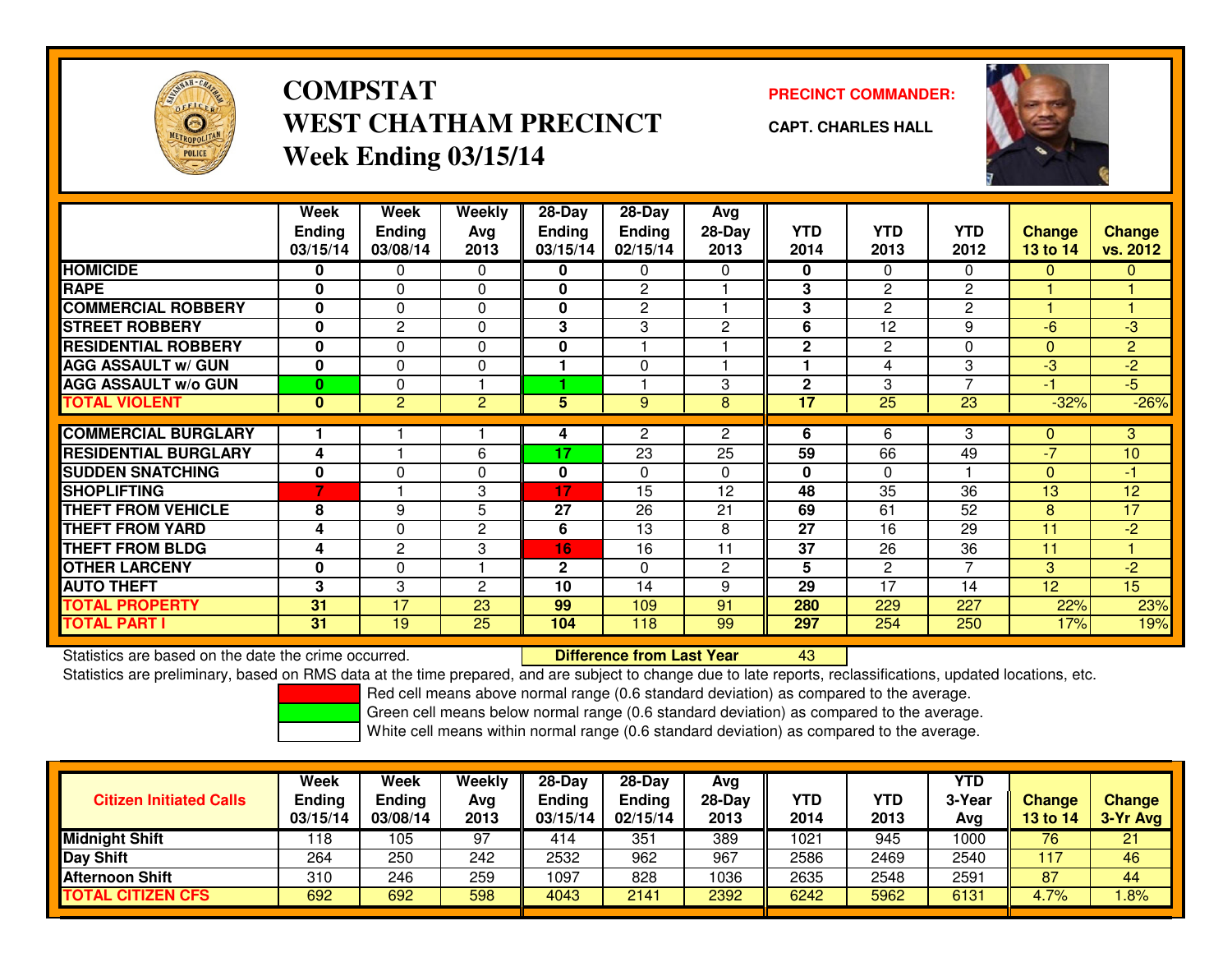

# **COMPSTATDOWNTOWN PRECINCTWeek Ending 03/15/14**

#### **PRECINCT COMMANDER:**

**CAPT. BEN HERRON**



|                             | Week                      | Week                      | <b>Weekly</b>  | 28-Day             | $28$ -Day                 | Avg            |                    |                    |                    |                           |                           |
|-----------------------------|---------------------------|---------------------------|----------------|--------------------|---------------------------|----------------|--------------------|--------------------|--------------------|---------------------------|---------------------------|
|                             | <b>Ending</b><br>03/15/14 | <b>Ending</b><br>03/08/14 | Avg<br>2013    | Ending<br>03/15/14 | <b>Ending</b><br>02/15/14 | 28-Day<br>2013 | <b>YTD</b><br>2014 | <b>YTD</b><br>2013 | <b>YTD</b><br>2012 | <b>Change</b><br>13 to 14 | <b>Change</b><br>vs. 2012 |
| <b>HOMICIDE</b>             | 0                         | 0                         | $\Omega$       | 0                  | $\Omega$                  |                | 0                  |                    | 0                  | $-1$                      | $\Omega$                  |
| <b>RAPE</b>                 |                           | $\Omega$                  | $\Omega$       |                    | $\Omega$                  |                | 3                  |                    |                    | $\overline{2}$            | $\overline{2}$            |
|                             |                           |                           |                |                    |                           |                |                    |                    |                    |                           |                           |
| <b>COMMERCIAL ROBBERY</b>   | $\bf{0}$                  | $\Omega$                  | 0              | 0                  |                           |                | 3                  |                    | $\overline{c}$     | $\overline{2}$            |                           |
| <b>STREET ROBBERY</b>       |                           |                           | 2              | 5                  | 4                         | 8              | 12                 | 15                 | 21                 | $-3$                      | -9                        |
| <b>RESIDENTIAL ROBBERY</b>  | $\mathbf{0}$              | 0                         | $\mathbf 0$    |                    | 0                         |                | ٠                  | $\overline{2}$     | 0                  | $-1$                      |                           |
| <b>AGG ASSAULT w/ GUN</b>   |                           | $\overline{2}$            |                | 4                  | $\Omega$                  | 3              | 6                  | 5                  | 3                  |                           | 3                         |
| <b>AGG ASSAULT w/o GUN</b>  |                           |                           |                | 4                  | 3                         | 4              | 10                 | 11                 | 8                  | -1                        | $\overline{2}$            |
| <b>TOTAL VIOLENT</b>        | 4                         | 4                         | 4              | 15                 | 8                         | 18             | 35                 | 36                 | 35                 | $-3%$                     | 0%                        |
|                             |                           |                           |                |                    |                           |                |                    |                    |                    |                           |                           |
| <b>COMMERCIAL BURGLARY</b>  | 0                         |                           |                | 2                  | 3                         | 3              | 6                  | $\overline{2}$     | 9                  | 4                         | -3                        |
| <b>RESIDENTIAL BURGLARY</b> | 3                         | $\Omega$                  | 3              | 12                 | 15                        | 13             | 31                 | 31                 | 37                 | $\Omega$                  | $-6$                      |
| <b>SUDDEN SNATCHING</b>     | $\mathbf{0}$              | $\Omega$                  | $\mathbf{0}$   | 2                  | 3                         | $\mathbf{2}$   | 5                  | $\overline{7}$     | 3                  | $-2$                      | $\overline{2}$            |
| <b>SHOPLIFTING</b>          | 4                         | 3                         | 4              | 22                 | 25                        | 17             | 59                 | 31                 | 33                 | 28                        | 26                        |
| <b>THEFT FROM VEHICLE</b>   | 10                        | 8                         | $\overline{7}$ | 32                 | 23                        | 29             | 65                 | 57                 | 94                 | 8                         | $-29$                     |
| <b>THEFT FROM YARD</b>      | 6                         | $\overline{2}$            | 4              | 19                 | 10                        | 18             | 30                 | 36                 | 28                 | $-6$                      | $\overline{2}$            |
| <b>THEFT FROM BLDG</b>      | 10                        | 6                         | 4              | 23                 | 21                        | 15             | 57                 | 37                 | 46                 | 20                        | 11                        |
| <b>OTHER LARCENY</b>        | $\bf{0}$                  |                           |                | 2.                 |                           | 4              | 3                  | 2                  | $\overline{ }$     |                           | $-4$                      |
| <b>AUTO THEFT</b>           | 5.                        | 3                         | $\overline{2}$ | 11                 | 12                        | 9              | 26                 | 22                 | 23                 | 4                         | 3                         |
| <b>TOTAL PROPERTY</b>       | 38                        | 24                        | 27             | 125                | 113                       | 110            | 282                | 225                | 280                | 25%                       | 1%                        |
| <b>TOTAL PART I</b>         | 42                        | 28                        | 31             | 140                | 121                       | 128            | 317                | 261                | 315                | 21%                       | $1\%$                     |

Statistics are based on the date the crime occurred. **Difference from Last Year** 

Statistics are based on the date the crime occurred.<br>Statistics are preliminary, based on RMS data at the time prepared, and are subject to change due to late reports, reclassifications, updated locations, etc.

Red cell means above normal range (0.6 standard deviation) as compared to the average.

Green cell means below normal range (0.6 standard deviation) as compared to the average.

| <b>Citizen Initiated Calls</b> | Week<br>Ending<br>03/15/14 | <b>Week</b><br><b>Ending</b><br>03/08/14 | Weekly<br>Avg<br>2013 | 28-Day<br>Ending<br>03/15/14 | $28-Dav$<br><b>Ending</b><br>02/15/14 | Avg<br>28-Day<br>2013 | YTD<br>2014 | YTD<br>2013 | <b>YTD</b><br>3-Year<br>Ava | <b>Change</b><br>13 to 14 | <b>Change</b><br>3-Yr Avg |
|--------------------------------|----------------------------|------------------------------------------|-----------------------|------------------------------|---------------------------------------|-----------------------|-------------|-------------|-----------------------------|---------------------------|---------------------------|
| <b>Midnight Shift</b>          | 146                        |                                          | 107                   | 465                          | 381                                   | 428                   | 108         | 1096        | 1152                        | 12                        | $-44$                     |
| <b>Day Shift</b>               | 212                        | 177                                      | 208                   | 822                          | 812                                   | 832                   | 2111        | 2055        | 2160                        | 56                        | $-49$                     |
| <b>Afternoon Shift</b>         | 295                        | 259                                      | 226                   | 1074                         | 828                                   | 905                   | 2358        | 2174        | 2224                        | 184                       | 134                       |
| <b>TOTAL CITIZEN CFS</b>       | 653                        | 547                                      | 541                   | 2361                         | 2021                                  | 2165                  | 5577        | 5325        | 5535                        | 4.7%                      | 0.8%                      |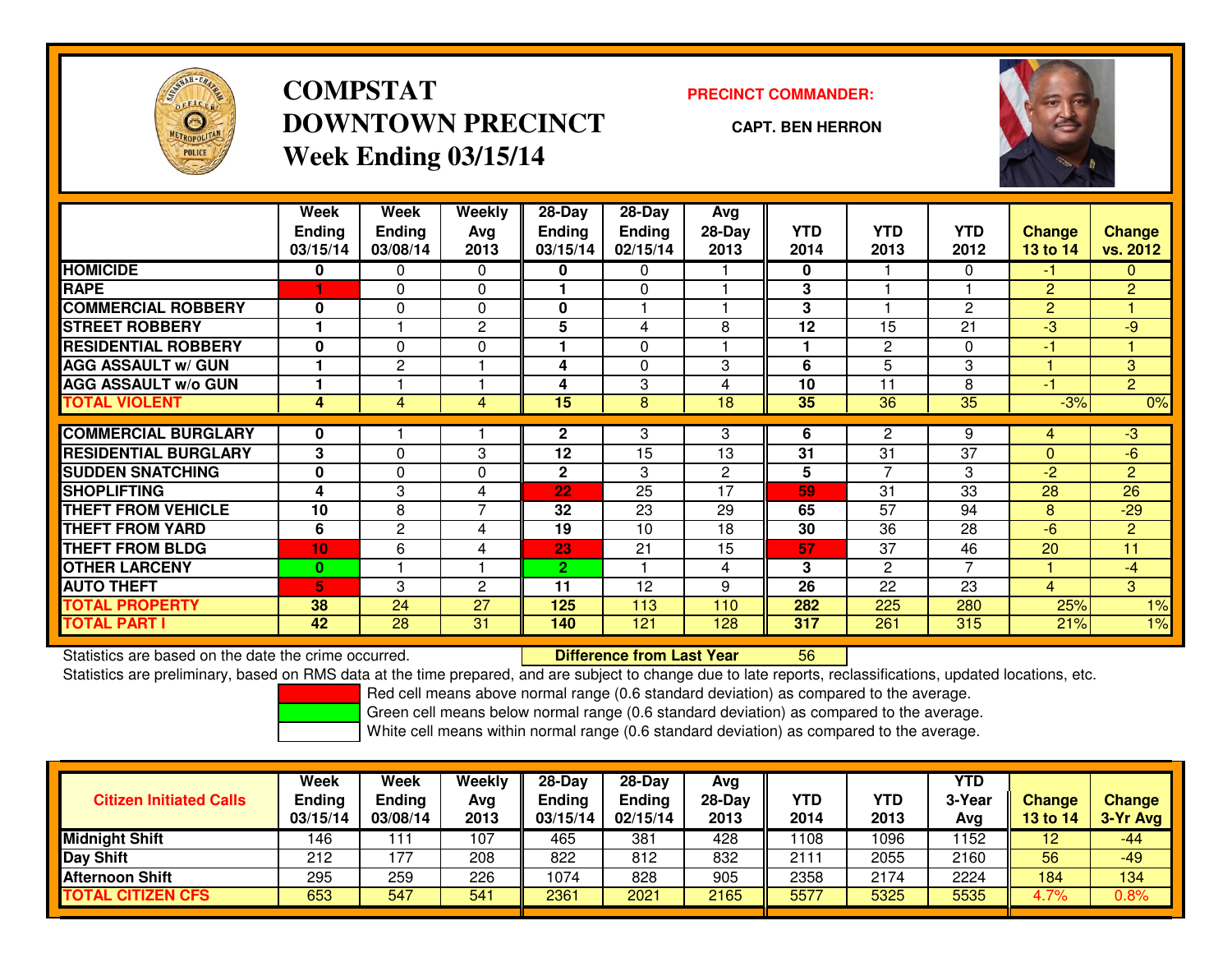

# **COMPSTATCENTRAL PRECINCT** CAPT. DEVONN ADAMS **Week Ending 03/15/14**

### **PRECINCT COMMANDER:**



|                             | Week<br><b>Ending</b><br>03/15/14 | Week<br><b>Ending</b><br>03/08/14 | Weekly<br>Ava<br>2013 | $28-Day$<br><b>Ending</b><br>03/15/14 | $28-Day$<br><b>Ending</b><br>02/15/14 | Avg<br>28-Day<br>2013 | <b>YTD</b><br>2014 | <b>YTD</b><br>2013 | YTD<br>2012    | Change<br>13 to 14 | <b>Change</b><br>vs. 2012 |
|-----------------------------|-----------------------------------|-----------------------------------|-----------------------|---------------------------------------|---------------------------------------|-----------------------|--------------------|--------------------|----------------|--------------------|---------------------------|
| <b>HOMICIDE</b>             |                                   | 0                                 | $\mathbf{0}$          |                                       |                                       |                       | 4                  | $\Omega$           | $\overline{2}$ | 4                  | $\overline{2}$            |
| <b>RAPE</b>                 | 0                                 | $\Omega$                          | 0                     |                                       | 3                                     | $\Omega$              | 4                  |                    | $\Omega$       | 3                  | $\overline{4}$            |
| <b>COMMERCIAL ROBBERY</b>   | 0                                 |                                   | 0                     |                                       | 4                                     |                       | 6                  | $\overline{2}$     | 3              | $\overline{4}$     | 3                         |
| <b>STREET ROBBERY</b>       | $\mathbf{2}$                      |                                   |                       | 8                                     | 10                                    | 5                     | 24                 | 14                 | 14             | 10                 | 10                        |
| <b>RESIDENTIAL ROBBERY</b>  | $\mathbf{0}$                      | $\Omega$                          | 0                     | $\mathbf{0}$                          | 0                                     |                       | $\mathbf{0}$       |                    | $\Omega$       | -1                 | 0                         |
| <b>AGG ASSAULT w/ GUN</b>   | $\overline{2}$                    |                                   |                       | 3                                     | 5                                     | 4                     | 11                 | 12                 | 6              | $-1$               | 5                         |
| <b>AGG ASSAULT w/o GUN</b>  | $\bf{0}$                          | $\Omega$                          |                       | 4.                                    |                                       | 4                     | 4                  | 14                 | $\overline{ }$ | $-10$              | $-3$                      |
| <b>TOTAL VIOLENT</b>        | 5                                 | 3                                 | 4                     | 15                                    | 24                                    | 17                    | 53                 | 44                 | 32             | 20%                | 66%                       |
| <b>COMMERCIAL BURGLARY</b>  |                                   |                                   | 2                     | 6                                     |                                       |                       | 8                  | 9                  | 11             | -1                 | $-3$                      |
| <b>RESIDENTIAL BURGLARY</b> | $\overline{7}$                    | $\overline{2}$                    | 9                     | 20                                    | 46                                    | 37                    |                    | 93                 | 96             | 12                 | 9                         |
|                             |                                   |                                   |                       |                                       |                                       |                       | 105                |                    |                |                    |                           |
| <b>SUDDEN SNATCHING</b>     |                                   | $\Omega$                          | $\Omega$              |                                       | $\Omega$                              |                       |                    | 4                  | 3              | $-3$               | $-2$                      |
| <b>SHOPLIFTING</b>          | 3                                 | $\overline{2}$                    | $\overline{2}$        | 10                                    | 6                                     | 8                     | 20                 | 24                 | $\overline{7}$ | $-4$               | 13                        |
| <b>THEFT FROM VEHICLE</b>   | 11                                | 9                                 | 9                     | 34                                    | 27                                    | 36                    | 79                 | 67                 | 93             | 12                 | $-14$                     |
| <b>THEFT FROM YARD</b>      | $\mathbf 2$                       | 4                                 | 4                     | 10                                    | 6                                     | 16                    | 24                 | 26                 | 46             | $-2$               | $-22$                     |
| <b>THEFT FROM BLDG</b>      | $\overline{2}$                    | 6                                 | 4                     | 12                                    | 15                                    | 17                    | 35                 | 36                 | 46             | $-1$               | $-11$                     |
| <b>OTHER LARCENY</b>        | $\bf{0}$                          | $\Omega$                          | ۰                     | $\bf{0}$                              | $\Omega$                              | 4                     | $\mathbf{2}$       | $\mathbf{2}$       | 5              | $\mathbf{0}$       | $-3$                      |
| <b>AUTO THEFT</b>           | 4                                 |                                   | 4                     | 11                                    | 23                                    | 17                    | 55                 | 26                 | 28             | 29                 | 27                        |
| <b>TOTAL PROPERTY</b>       | 31                                | 25                                | 35                    | 104                                   | 124                                   | 142                   | 329                | 287                | 335            | 15%                | $-2%$                     |
| <b>TOTAL PART I</b>         | 36                                | $\overline{28}$                   | 39                    | 119                                   | 148                                   | 159                   | 382                | 331                | 367            | 15%                | 4%                        |

Statistics are based on the date the crime occurred. **Difference from Last Year** 

Statistics are based on the date the crime occurred. **Extence to the Unifference from Last Year the Statistics**<br>Statistics are preliminary, based on RMS data at the time prepared, and are subject to change due to late repo

Red cell means above normal range (0.6 standard deviation) as compared to the average.

Green cell means below normal range (0.6 standard deviation) as compared to the average.

| <b>Citizen Initiated Calls</b> | Week<br><b>Ending</b><br>03/15/14 | <b>Week</b><br><b>Ending</b><br>03/08/14 | Weekly<br>Avg<br>2013 | $28 - Day$<br>Ending<br>03/15/14 | $28 - Day$<br><b>Ending</b><br>02/15/14 | Avg<br>28-Day<br>2013 | YTD<br>2014 | YTD<br>2013 | <b>YTD</b><br>3-Year<br>Ava | <b>Change</b><br>13 to 14 | <b>Change</b><br>3-Yr Avg |
|--------------------------------|-----------------------------------|------------------------------------------|-----------------------|----------------------------------|-----------------------------------------|-----------------------|-------------|-------------|-----------------------------|---------------------------|---------------------------|
| <b>Midnight Shift</b>          |                                   | 86                                       | 105                   | 417                              | 359                                     | 419                   | 1050        | 068         | 1119                        | -18                       | $-69$                     |
| <b>Day Shift</b>               | 275                               | 234                                      | 249                   | 1071                             | 985                                     | 996                   | 2715        | 2487        | 2560                        | 228                       | 155                       |
| <b>Afternoon Shift</b>         | 295                               | 256                                      | 263                   | 1028                             | 903                                     | 1050                  | 2549        | 2652        | 2728                        | $-103$                    | $-179$                    |
| <b>TOTAL CITIZEN CFS</b>       | 681                               | 576                                      | 616                   | 2516                             | 2247                                    | 2465                  | 6314        | 6207        | 6407                        | 1.7%                      | 1.5%                      |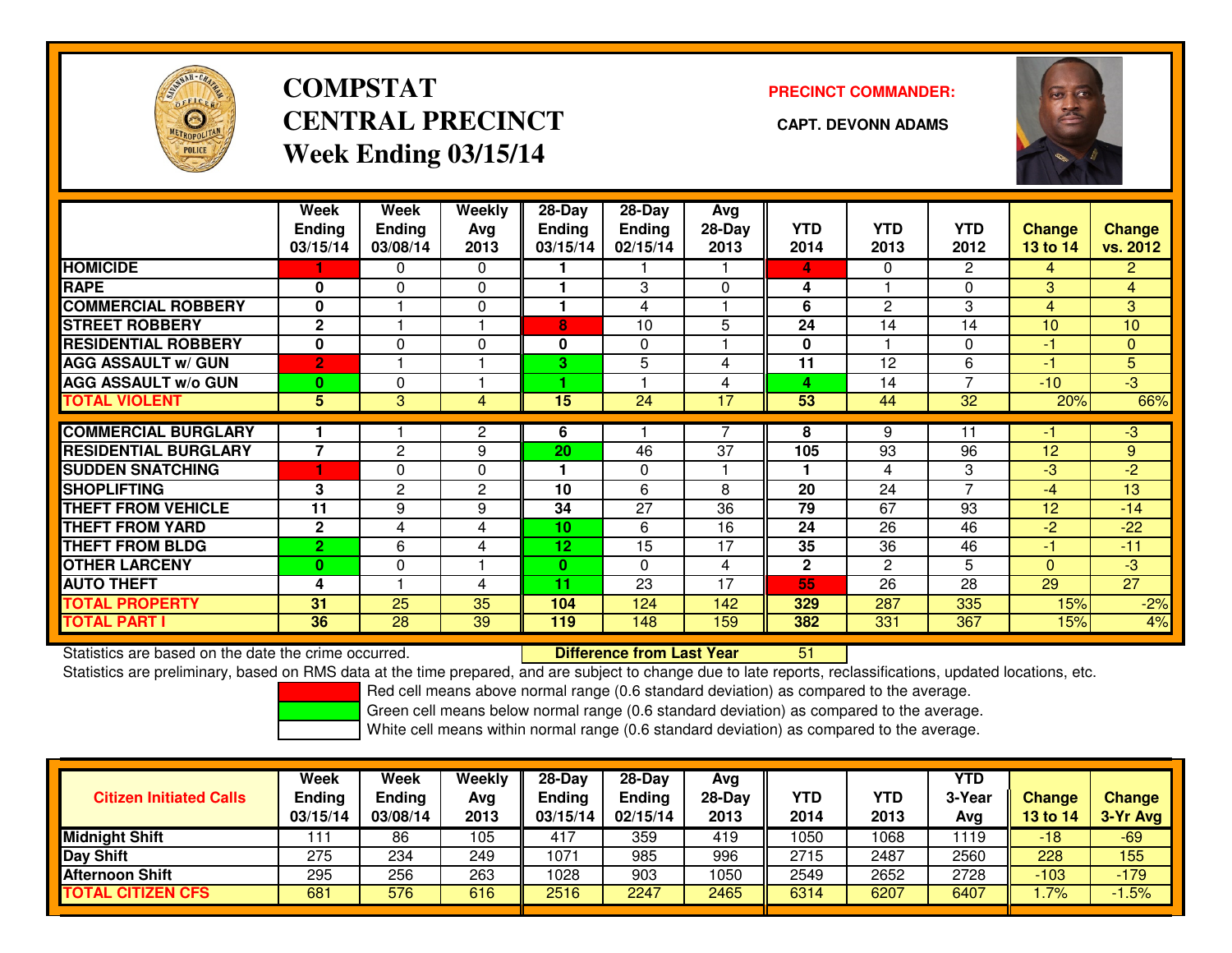

### **COMPSTAT PRECINCT COMMANDER: SOUTHSIDE PRECINCT CAPT. TERRY SHOOPWeek Ending 03/15/14**



|                             | Week<br><b>Ending</b><br>03/15/14 | Week<br><b>Ending</b><br>03/08/14 | Weekly<br>Ava<br>2013 | $28$ -Day<br>Ending<br>03/15/14 | 28-Day<br><b>Ending</b><br>02/15/14 | Avg<br>$28-Day$<br>2013 | <b>YTD</b><br>2014 | <b>YTD</b><br>2013 | <b>YTD</b><br>2012 | <b>Change</b><br>13 to 14 | Change<br>vs. 2012 |
|-----------------------------|-----------------------------------|-----------------------------------|-----------------------|---------------------------------|-------------------------------------|-------------------------|--------------------|--------------------|--------------------|---------------------------|--------------------|
| <b>HOMICIDE</b>             | 0                                 | 0                                 | 0                     | 0                               | 0                                   | $\Omega$                | $\bf{0}$           | 2                  | 0                  | $-2$                      | $\mathbf{0}$       |
| <b>RAPE</b>                 | $\bf{0}$                          | $\Omega$                          | 0                     | 0                               | $\Omega$                            |                         |                    |                    |                    | $\mathbf{0}$              | $\mathbf{0}$       |
| <b>COMMERCIAL ROBBERY</b>   | $\bf{0}$                          | $\Omega$                          | 0                     | $\mathbf{0}$                    | 5                                   | $\overline{c}$          | 6                  | $\overline{2}$     | 4                  | $\overline{4}$            | $\overline{2}$     |
| <b>STREET ROBBERY</b>       |                                   | $\Omega$                          |                       | $\mathbf 2$                     | 4                                   | 3                       | 10                 | 3                  | 8                  | $\overline{7}$            | $\overline{2}$     |
| <b>RESIDENTIAL ROBBERY</b>  | $\bf{0}$                          | $\Omega$                          | $\Omega$              |                                 |                                     |                         | 3                  |                    | $\overline{2}$     | 2                         |                    |
| <b>AGG ASSAULT w/ GUN</b>   | 0                                 | $\Omega$                          | 0                     | $\mathbf{2}$                    | $\Omega$                            |                         | $\mathbf{2}$       | 5                  | $\overline{2}$     | -3                        | $\Omega$           |
| <b>AGG ASSAULT w/o GUN</b>  | $\bf{0}$                          |                                   | 0                     |                                 | 2                                   | $\overline{c}$          | $\overline{2}$     | 10                 | 4                  | $-8$                      | $-2$               |
| <b>TOTAL VIOLENT</b>        |                                   |                                   | $\overline{2}$        | 6                               | 12                                  | 10                      | 24                 | 24                 | 21                 | 0%                        | 14%                |
|                             |                                   |                                   |                       |                                 |                                     |                         |                    |                    |                    |                           |                    |
| <b>COMMERCIAL BURGLARY</b>  | 0                                 | $\Omega$                          |                       | $\mathbf{2}$                    | 5                                   | 4                       | 8                  | 6                  | 24                 | 2                         | $-16$              |
| <b>RESIDENTIAL BURGLARY</b> | 8                                 | 3                                 | 8                     | 17                              | 18                                  | 31                      | 55                 | 83                 | 80                 | $-28$                     | $-25$              |
| <b>SUDDEN SNATCHING</b>     | 0                                 | $\Omega$                          | 0                     | 3                               | $\Omega$                            |                         | 3                  | 2                  | 3                  |                           | $\mathbf{0}$       |
| <b>SHOPLIFTING</b>          | 13                                | 23                                | 15                    | 64                              | 50                                  | 58                      | 157                | 120                | 159                | 37                        | $-2$               |
| <b>THEFT FROM VEHICLE</b>   | $\overline{2}$                    | 3                                 | 7                     | 11                              | 31                                  | 28                      | 72                 | 103                | 54                 | $-31$                     | 18                 |
| <b>THEFT FROM YARD</b>      | $\bf{0}$                          | 3                                 | 2                     | 8                               | 8                                   | 8                       | 20                 | 20                 | 48                 | $\mathbf{0}$              | $-28$              |
| <b>THEFT FROM BLDG</b>      | 6                                 | 4                                 | 5                     | 14                              | 13                                  | 19                      | 38                 | 38                 | 51                 | $\Omega$                  | $-13$              |
| <b>OTHER LARCENY</b>        | 0                                 | 0                                 |                       | $\mathbf{0}$                    | 4                                   | 4                       | 6                  | 5                  | 6                  |                           | $\mathbf{0}$       |
| <b>AUTO THEFT</b>           | 3                                 | 0                                 | $\overline{2}$        | 8                               | 8                                   | 9                       | 21                 | 27                 | 25                 | $-6$                      | $-4$               |
| <b>TOTAL PROPERTY</b>       | 32                                | 36                                | 40                    | 127                             | 137                                 | 163                     | 380                | 404                | 450                | $-6%$                     | $-16%$             |
| <b>TOTAL PART I</b>         | 33                                | 37                                | 43                    | 133                             | 149                                 | 173                     | 404                | 428                | 471                | $-6%$                     | $-14%$             |

Statistics are based on the date the crime occurred. **Difference from Last Year** Statistics are based on the date the crime occurred. **Externee the Difference from Last Year Theoren 24 Externe**<br>Statistics are preliminary, based on RMS data at the time prepared, and are subject to change due to late rep

Red cell means above normal range (0.6 standard deviation) as compared to the average.

Green cell means below normal range (0.6 standard deviation) as compared to the average.

| <b>Citizen Initiated Calls</b> | Week<br><b>Ending</b><br>03/15/14 | <b>Week</b><br><b>Ending</b><br>03/08/14 | Weekly<br>Avg<br>2013 | $28-Dav$<br>Ending<br>03/15/14 | $28-Dav$<br><b>Ending</b><br>02/15/14 | Avg<br>$28-Day$<br>2013 | <b>YTD</b><br>2014 | <b>YTD</b><br>2013 | <b>YTD</b><br>3-Year<br>Avg | <b>Change</b><br>13 to 14 | <b>Change</b><br>3-Yr Avg |
|--------------------------------|-----------------------------------|------------------------------------------|-----------------------|--------------------------------|---------------------------------------|-------------------------|--------------------|--------------------|-----------------------------|---------------------------|---------------------------|
| <b>Midnight Shift</b>          | 94                                | 104                                      | 86                    | 360                            | 336                                   | 343                     | 899                | 802                | 879                         | 97                        | 20                        |
| <b>Day Shift</b>               | 272                               | 248                                      | 238                   | 1049                           | 023                                   | 950                     | 2597               | 2353               | 2560                        | 244                       | 37                        |
| <b>Afternoon Shift</b>         | 294                               | 263                                      | 244                   | 1022                           | 929                                   | 976                     | 2552               | 2327               | 2502                        | 225                       | 50                        |
| <b>TOTAL CITIZEN CFS</b>       | 660                               | 615                                      | 567                   | 2431                           | 2288                                  | 2269                    | 6048               | 5482               | 5941                        | 10.3%                     | .8%                       |